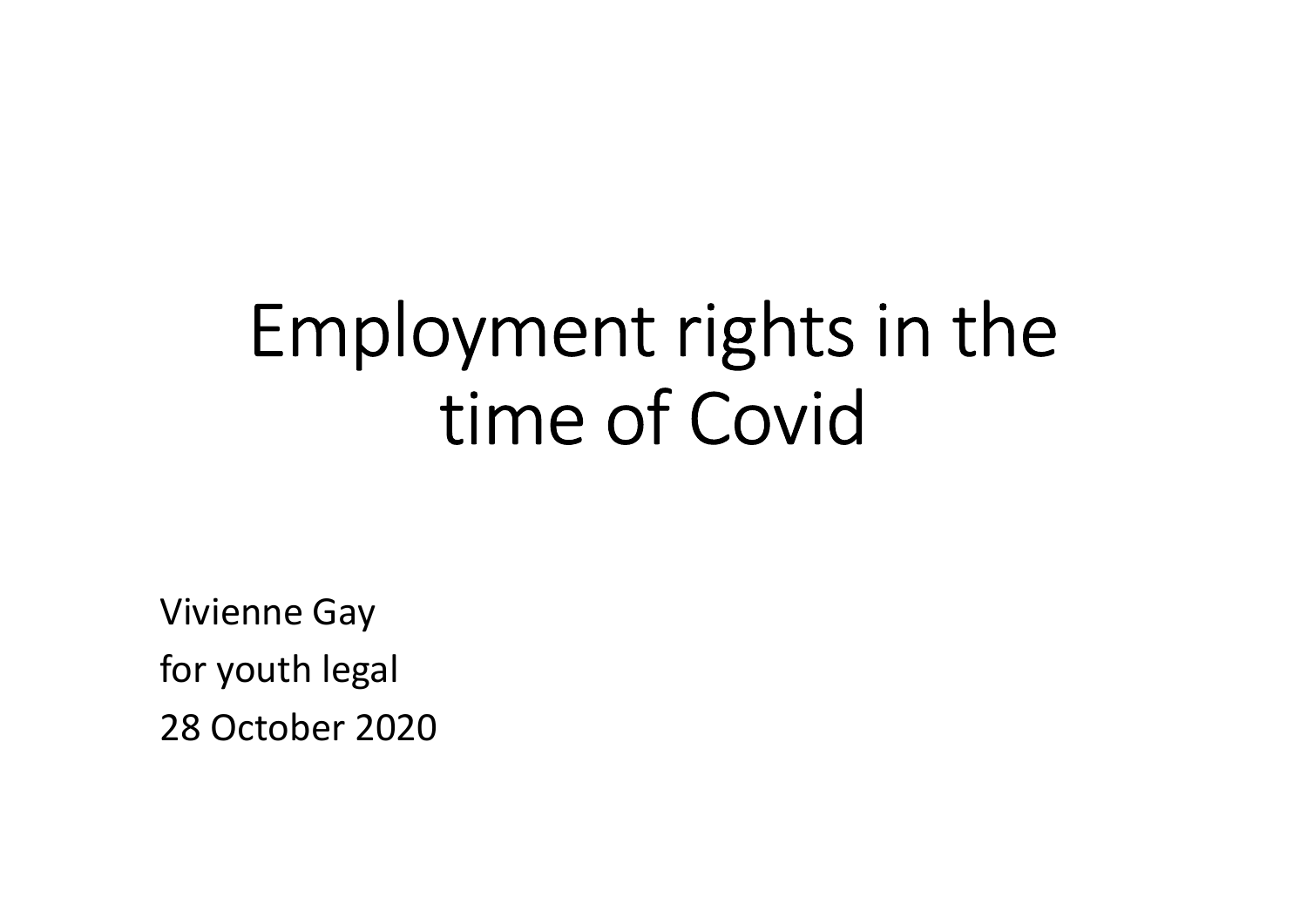## Employment rights in the time of Covid

- Agreement and/or CJRS furlough
- Job Support Scheme Open or Job Support Scheme Closed ('furlough 2')
- Effects on annual leave
- Health & safety, including whistleblowing
- Sick pay and special £500 payment
- Notice and notice pay
- Redundancy: fairness, consultation and rate of redundancy pay
- State's role as 'insurer' for limited unpaid sums and on insolvency
- New employment related offences
- Problems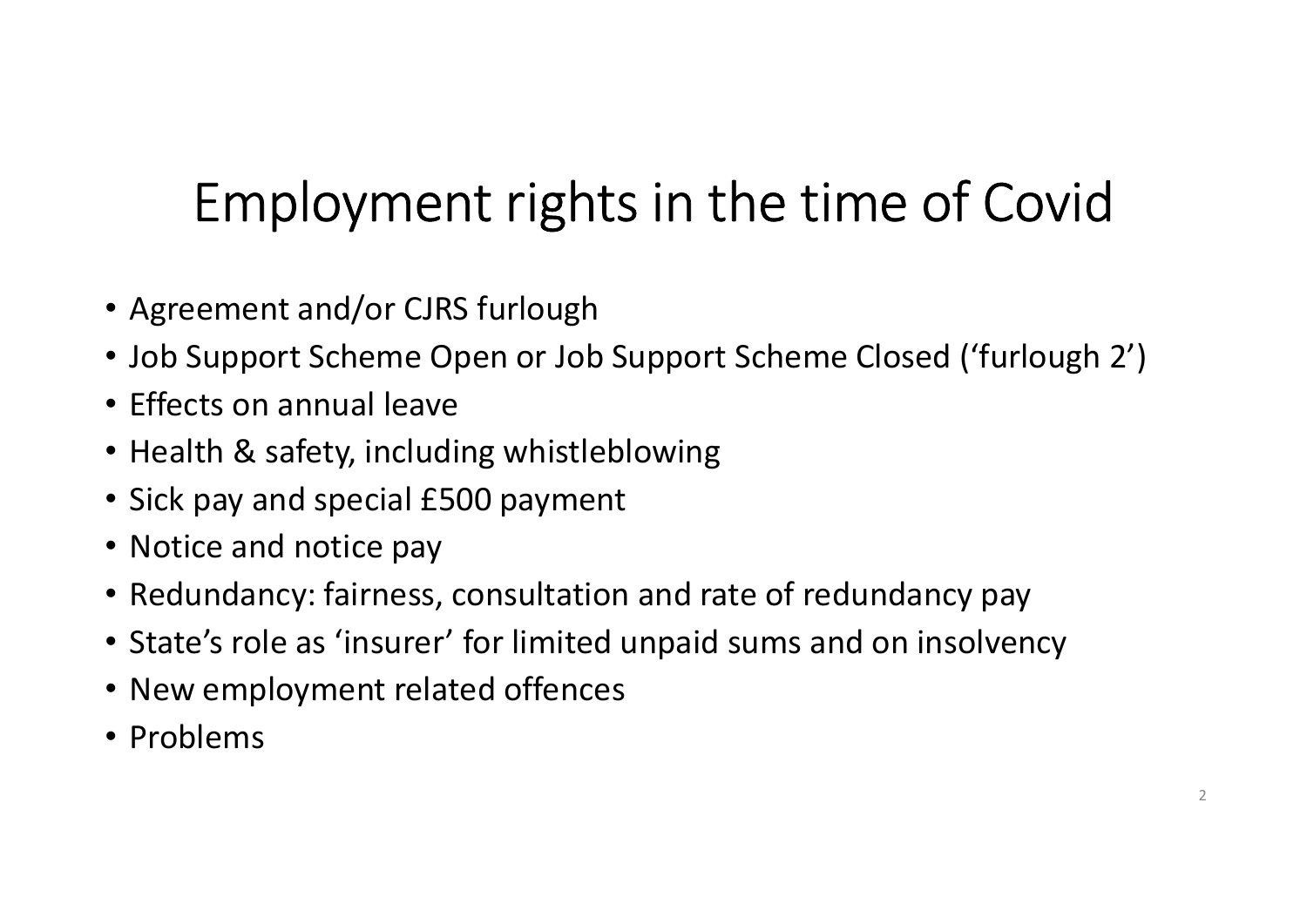## Effect of Covid-19 on employment rights<br>Let us and the variations of the variations of the variations of the variations of the variation of the variation of the variation of the variation of the variation of the variation Effect of Covid-19 on employment right<br>• Any *agreed* contractual variations<br>• Coronavirus Job Retention Scheme 2020: a schen

- 
- Coronavirus Job Retention Scheme 2020: a scheme for employers to use
	- Employee eligibility
	- •No right to be furloughed…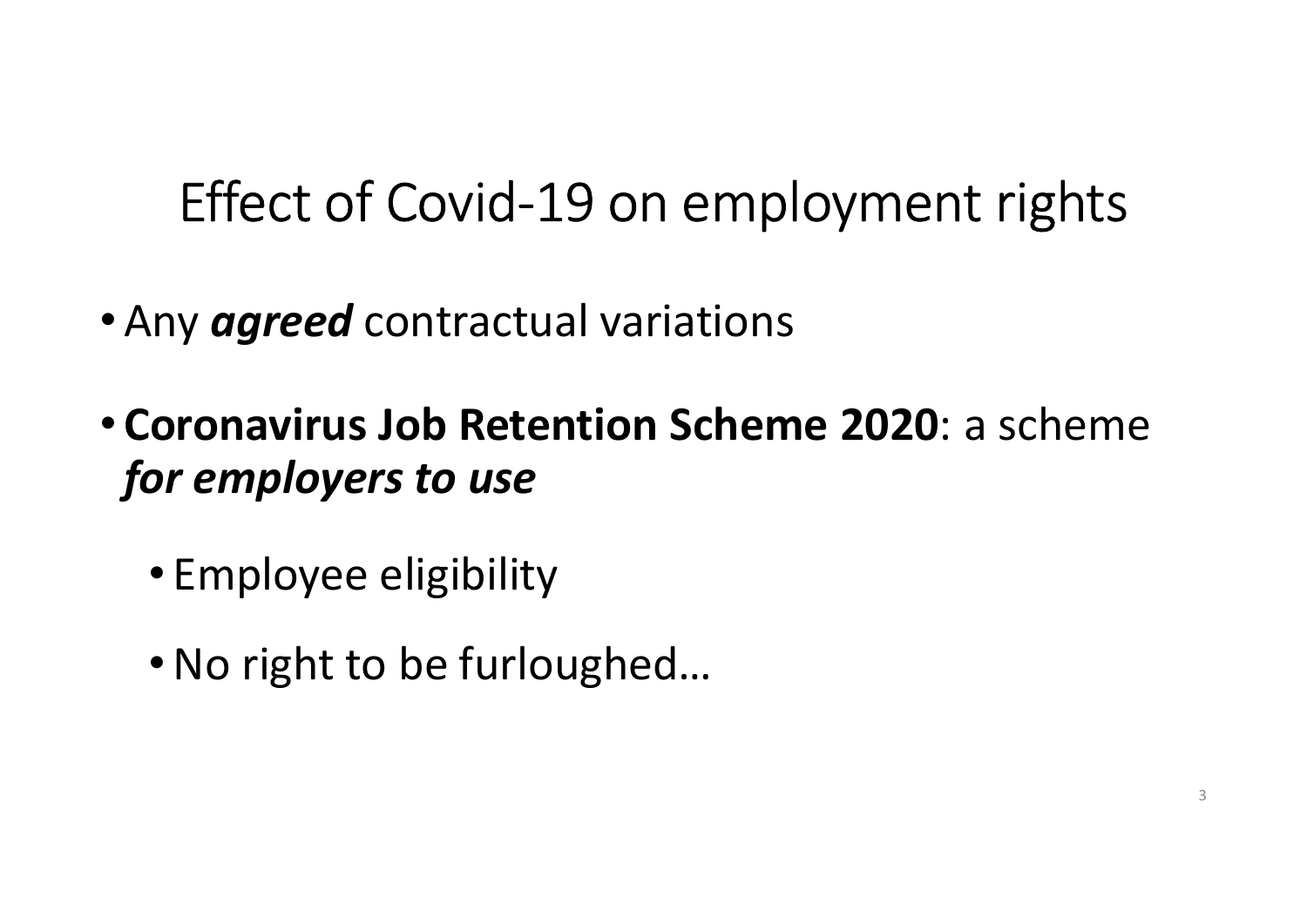# Effect of Covid-19 on employment rights, contd<br>**Support Scheme Open:** *for emplovers from 1.11.20*

#### Job Support Scheme Open: for employers from 1.11.20

- Principles
- What it does and how it works
- Example

Job Retention Scheme Bonus: for employers at 31.1.21 but might help with retention, combined with JSS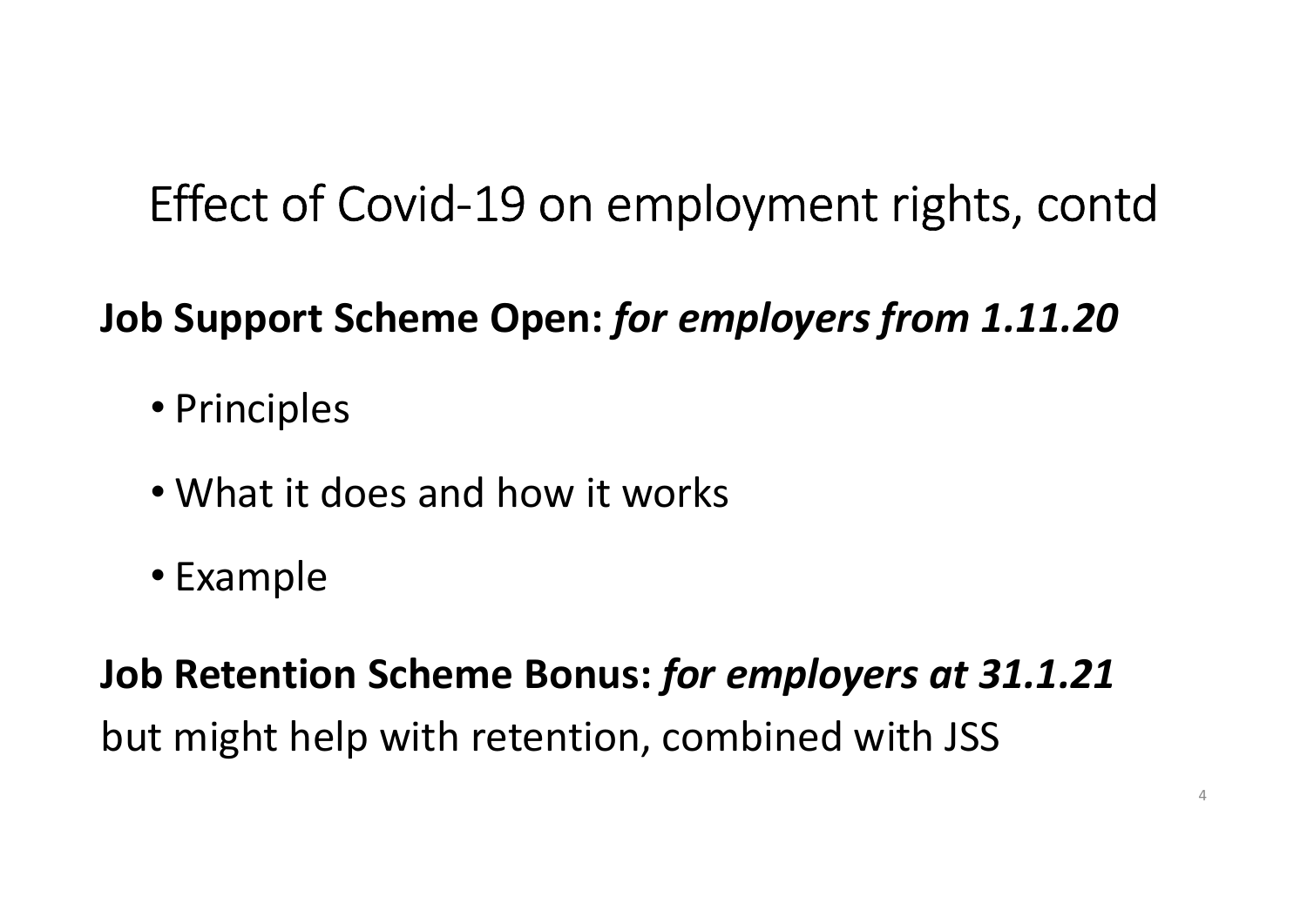## Effect of Covid-19 on employment rights, contd

### Job Support Scheme Closed: for employers

(an alternative to JSS Open. 'Furlough 2' for employees)

- Purpose
- What it is and how it works
- Example/s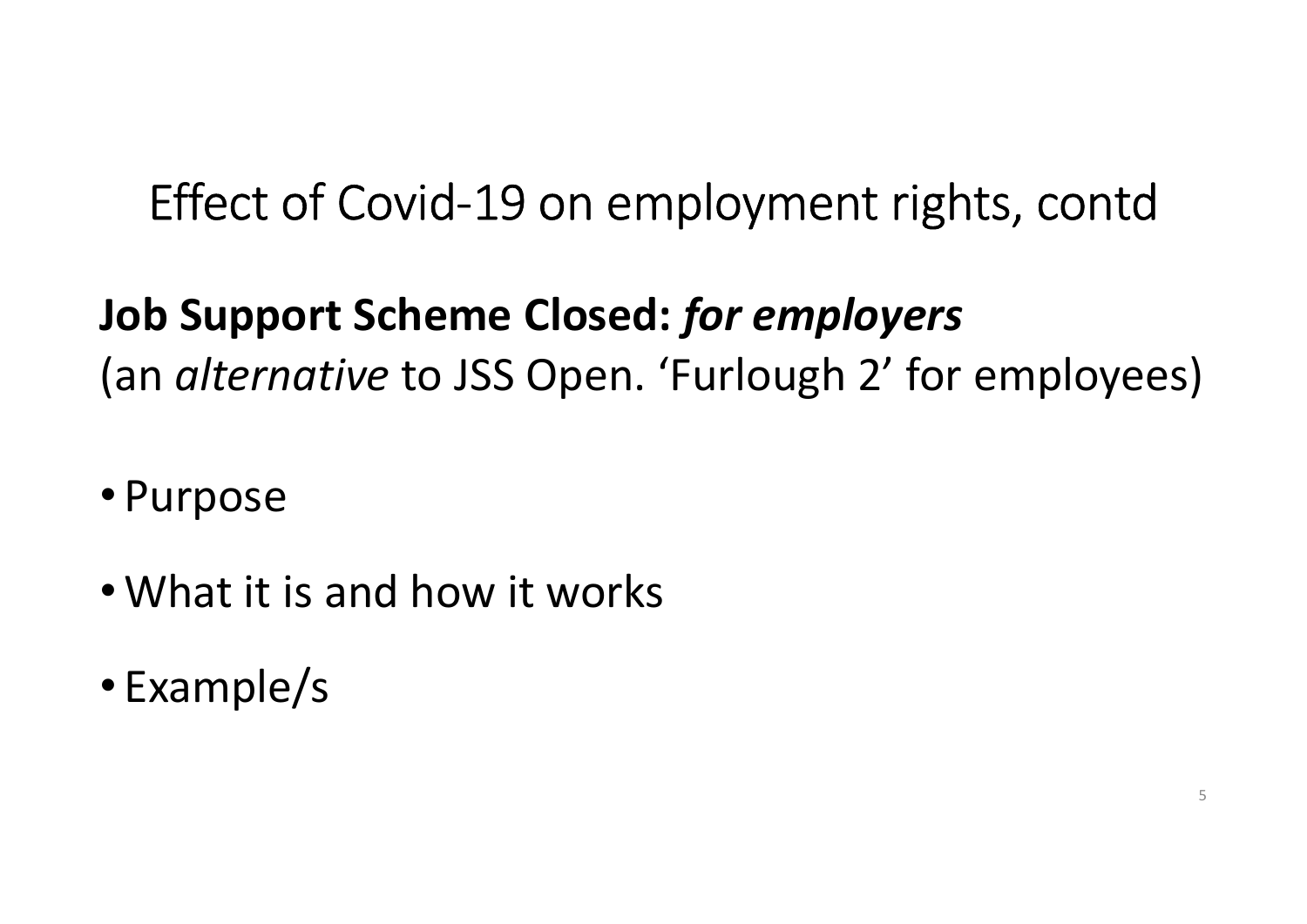## Effect of Covid-19 on employment rights, contd<br>Nail leave during and after furlough/JSS Effect of Covid-19 on employment rights, co<br> **nnual leave during and after furlough/JSS**<br>
• May I take it/do I have to take it?<br>
• Does it build up during furlough and JSS?<br>
• Holiday pay rates: full or 80% or less?<br>
• Hol

- Annual leave during and after furlough/JSS
	- May I take it/do I have to take it?
	- •Does it build up during furlough and JSS?
	-
	- •Holiday pay rates under JSS Open/JSS Closed? • May I take it/do I have to take it?<br>• Does it build up during furlough and JSS?<br>• Holiday pay rates: full or 80% or less?<br>• Holiday pay rates under JSS Open/JSS Clos<br>• Carrying forward unused leave
	-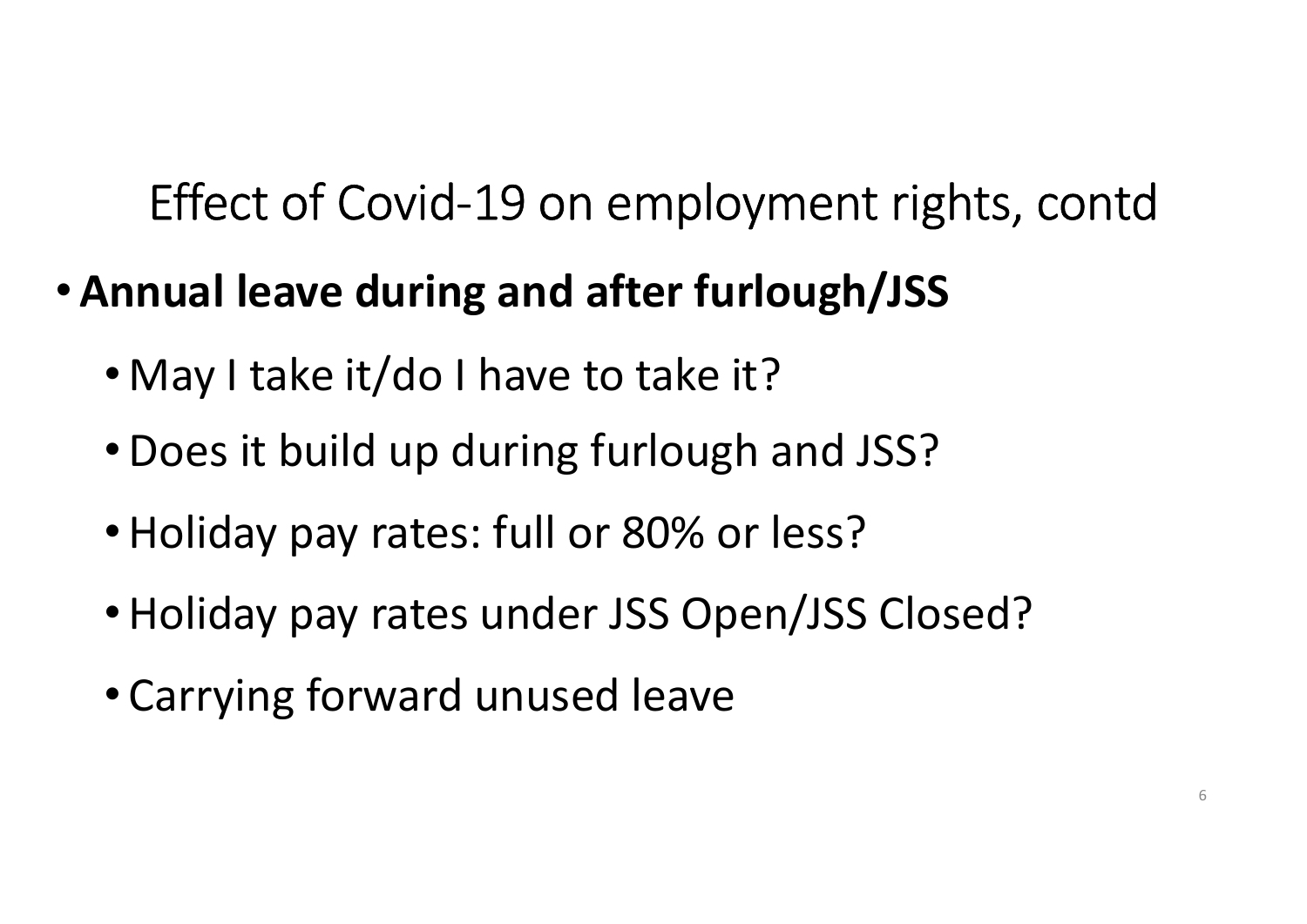## Effect of Covid-19 on employment rights, contd<br>Pith safety and welfare fect of Covid-19 on employment rights, contd<br>**th, safety and welfare**<br>- workers required to continue during lockdown<br>- workers required to return after furlough<br>- working from home fect of Covid-19 on employment rights, contd<br>t**h, safety and welfare**<br>- workers required to continue during lockdown<br>- workers required to return after furlough<br>- working from home fect of Covid-19 on employme<br>**th, safety and welfare**<br>- workers required to continue di<br>- workers required to return aftel<br>- working from home<br>rs protecting employees who:

### Health, safety and welfare

- 
- 
- 
- Laws protecting employees who:
- t**h, safety and welfare**<br>- workers required to continue during lockdown<br>- workers required to return after furlough<br>- working from home<br>s protecting employees who:<br>- make a public interest disclosure (whistleblowing)<br>- rai - workers required to continue during lockdown<br>- workers required to return after furlough<br>- working from home<br>s protecting employees who:<br>- make a public interest disclosure (whistleblowing)<br>- raise H&S concern/leave work
	-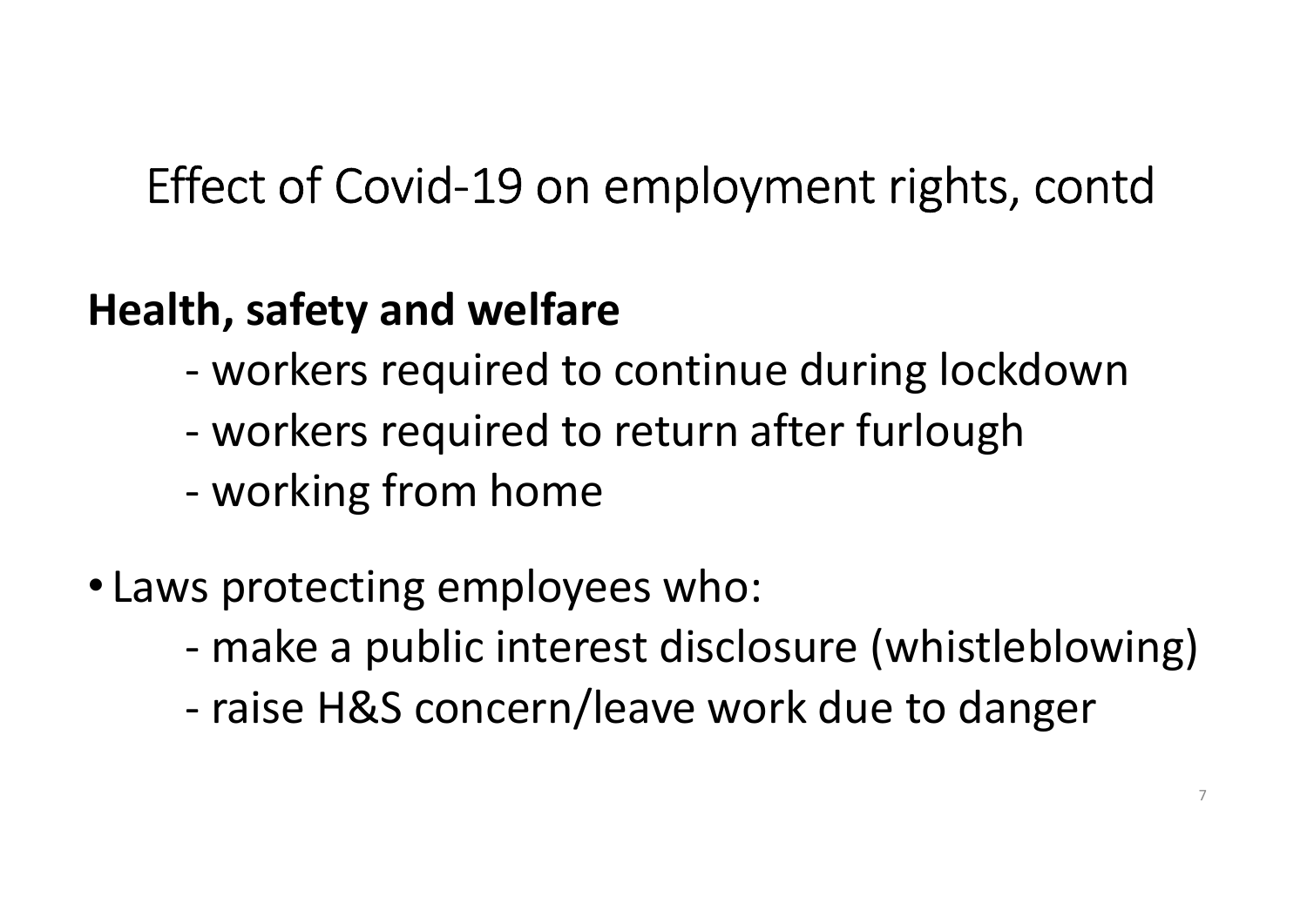## Effect of Covid-19 on employment rights, contd

### Statutory sick pay

- eligibility
- usual amount
- usual limits
- 

Effect of Covid-19 on employment rights, contd<br> **Statutory sick pay**<br>
• eligibility<br>
• usual amount<br>
• Extensions: SSP **from 1<sup>st</sup> day** for 'true' Covid reasons<br> **NOT** payable at all to workers quarantining after holiday NOT payable at all to workers quarantining after holiday abroad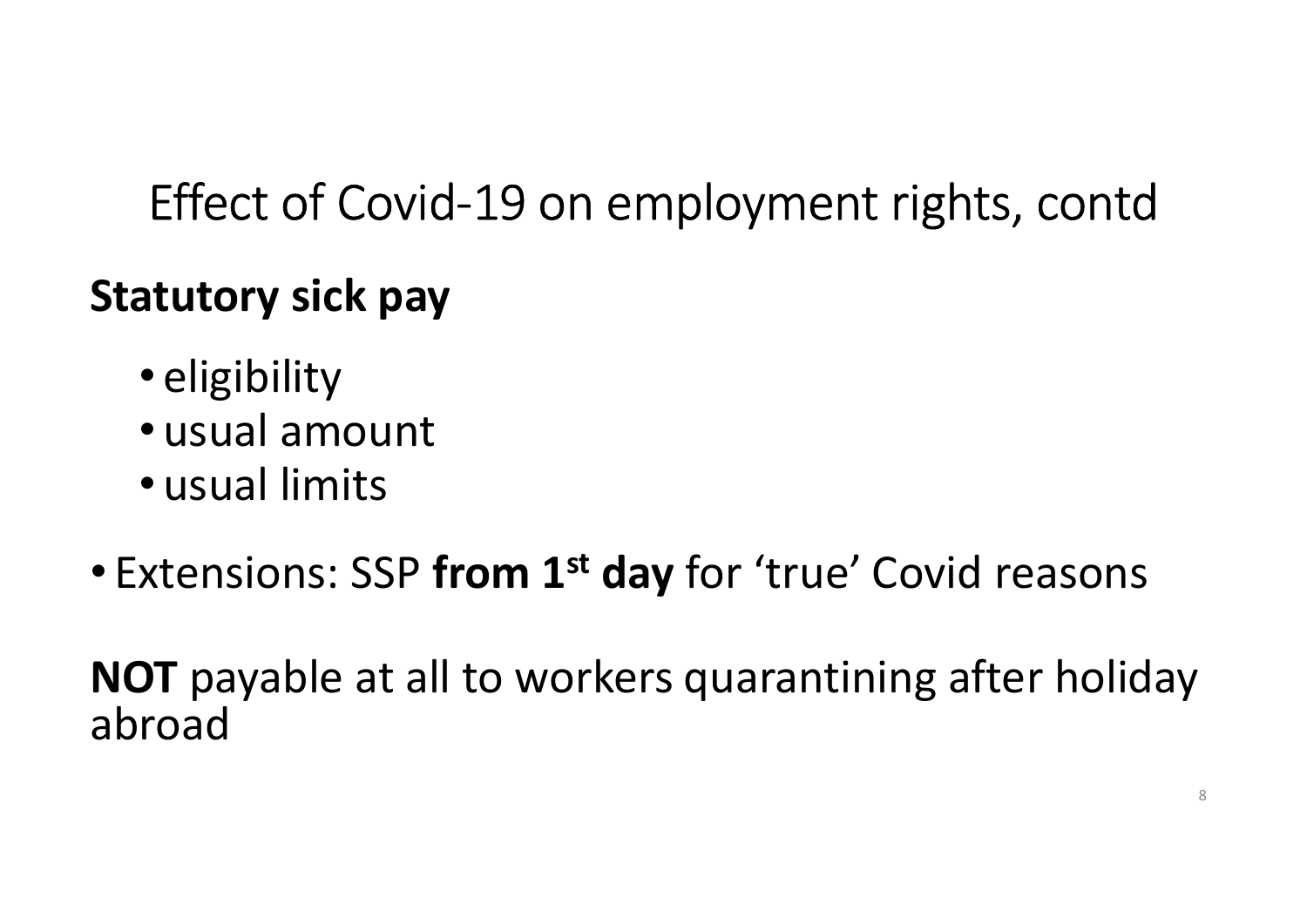# Effect of Covid-19 on employment rights, contd<br>ecial *£500 payment* to self-isolating low-paid

## Special **£500 payment** to self-isolating low-paid workers ecial *£500 payment* to self-isolating low-paid<br>prkers<br>urpose and intention<br>iovernment imposed, local authority scheme<br>tart date and details<br>- Must be in receipt of a relevant benefit<br>May still leave out some workers

- Purpose and intention
- •Government imposed, local authority scheme
- Start date and details
	-
- May still leave out some workers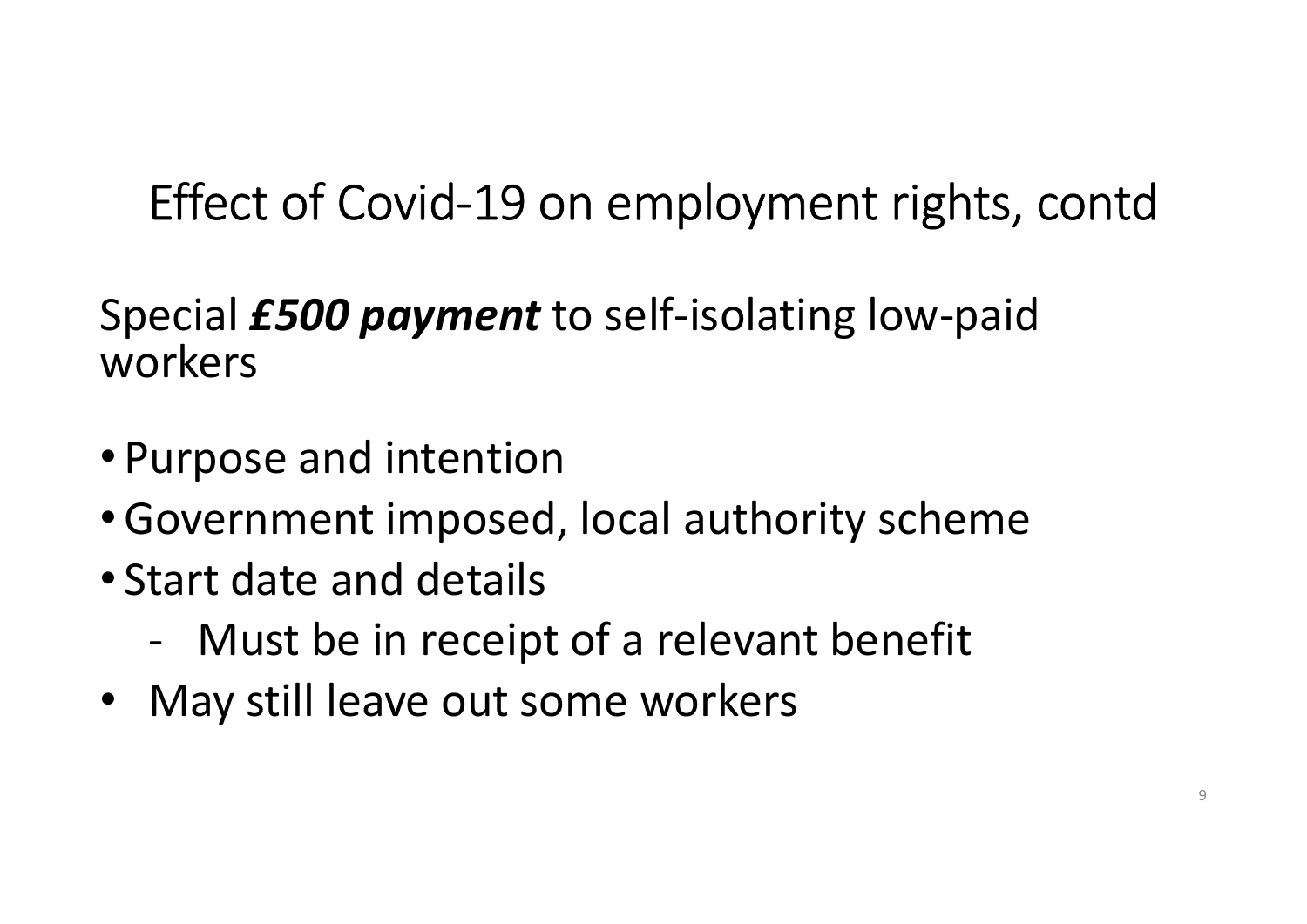## Effect of Covid-19 on employment rights, contd<br>pti<mark>ce periods, notice pay, PILON, pay rate</mark> Effect of Covid-19 on employment rights, contd<br> **Notice periods, notice pay, PILON, pay rate**<br>
• Ordinary/pre-Covid law – a reminder Effect of Covid-19 on employment rights, conto<br> **Notice periods, notice pay, PILON, pay rate**<br>
• Ordinary/pre-Covid law – a reminder<br>
• Pete of notice are shown of the GIPS furturely

- 
- Rate of notice pay during/after CJRS furlough
- Rate of notice pay during/after time on: Indinary/pre-Covid law – a reminder<br>ate of notice pay during/after CJRS furlough<br>ate of notice pay during/after time on:<br>- Job Support Scheme Open (ie working 1/5 or more)<br>- Job Support Scheme Closed (not working) rainary/pre-Covid law – a reminder<br>ate of notice pay during/after CJRS furlough<br>ate of notice pay during/after time on:<br>- Job Support Scheme Open (ie working 1/5 or mor<br>- Job Support Scheme Closed (not working)
	-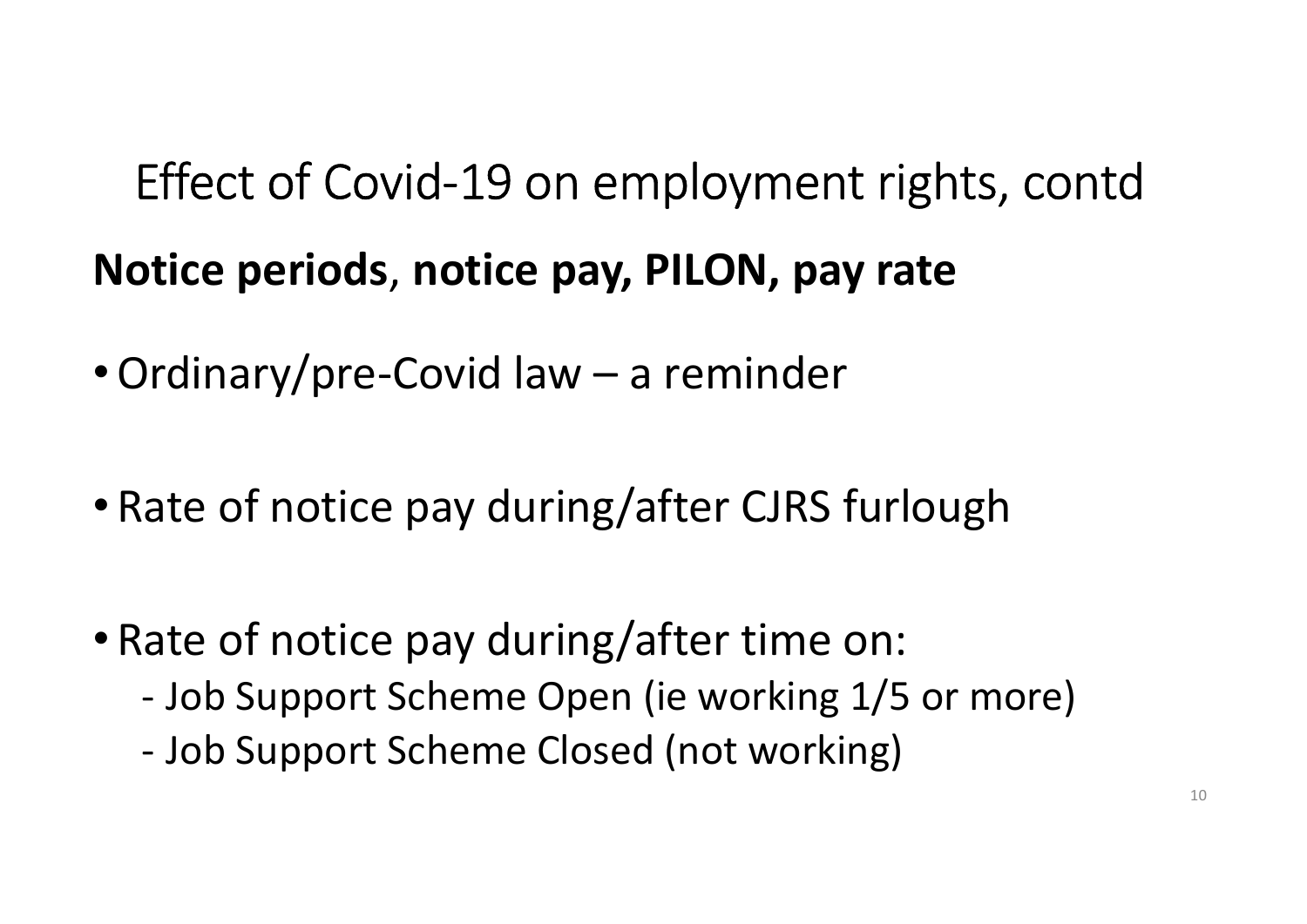Effect of Covid-19 on employment rights, contd<br>dundanc<mark>y dismissals</mark> Redundancy dismissals

- Individual/s: fairness? Consultation; process and system; suitable alternative employment; time off Note: mostly needs 2 years' continuous employment ndividual/s: **tairness?** Consultation; process and system;<br>uitable alternative employment; time off<br>lote: mostly needs 2 years' continuous employment<br>ollective redundancies (20 or more): consultation<br>equirements; protectiv
- Collective redundancies (20 or more): consultation requirements; protective awards; defence
- Rate of redundancy pay
	- for calculation based on CJRS furlough
	-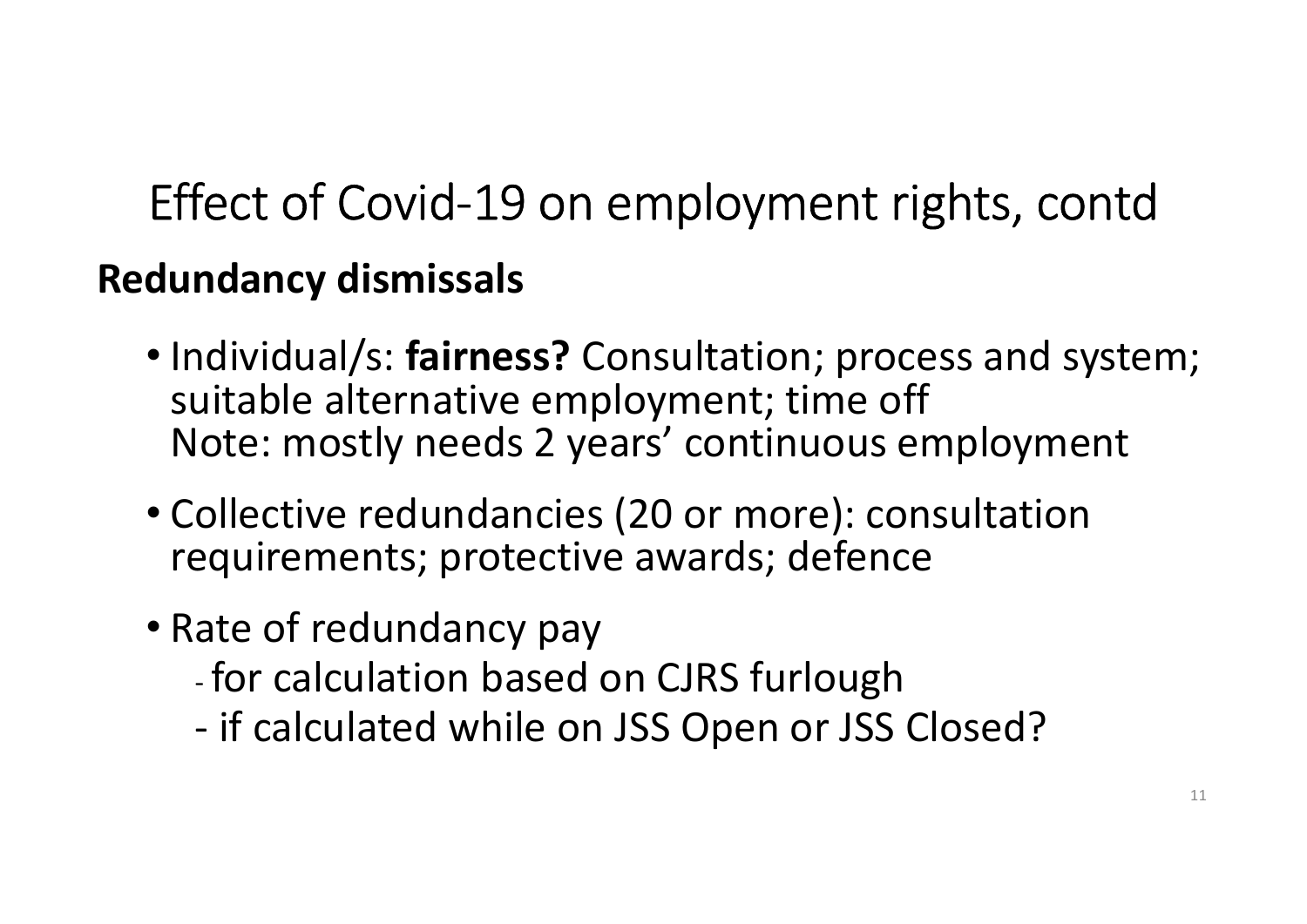# Effect of Covid-19 on employment rights, contd<br>The and the change, but likely to be needed more: State as insurer<br>Exameration of the state as insurer and the state of the likely to be needed more: State as insurer

Not new and no change, but likely to be needed more: State as insurer

### Employer cannot/will not pay:

- Redundancy pay from National Insurance Fund (RPS)
- Statutory maternity pay etc from HMRC
- Insolvent employer, statutory sums due from employer will be paid by Government (Secretary of State for BEIS)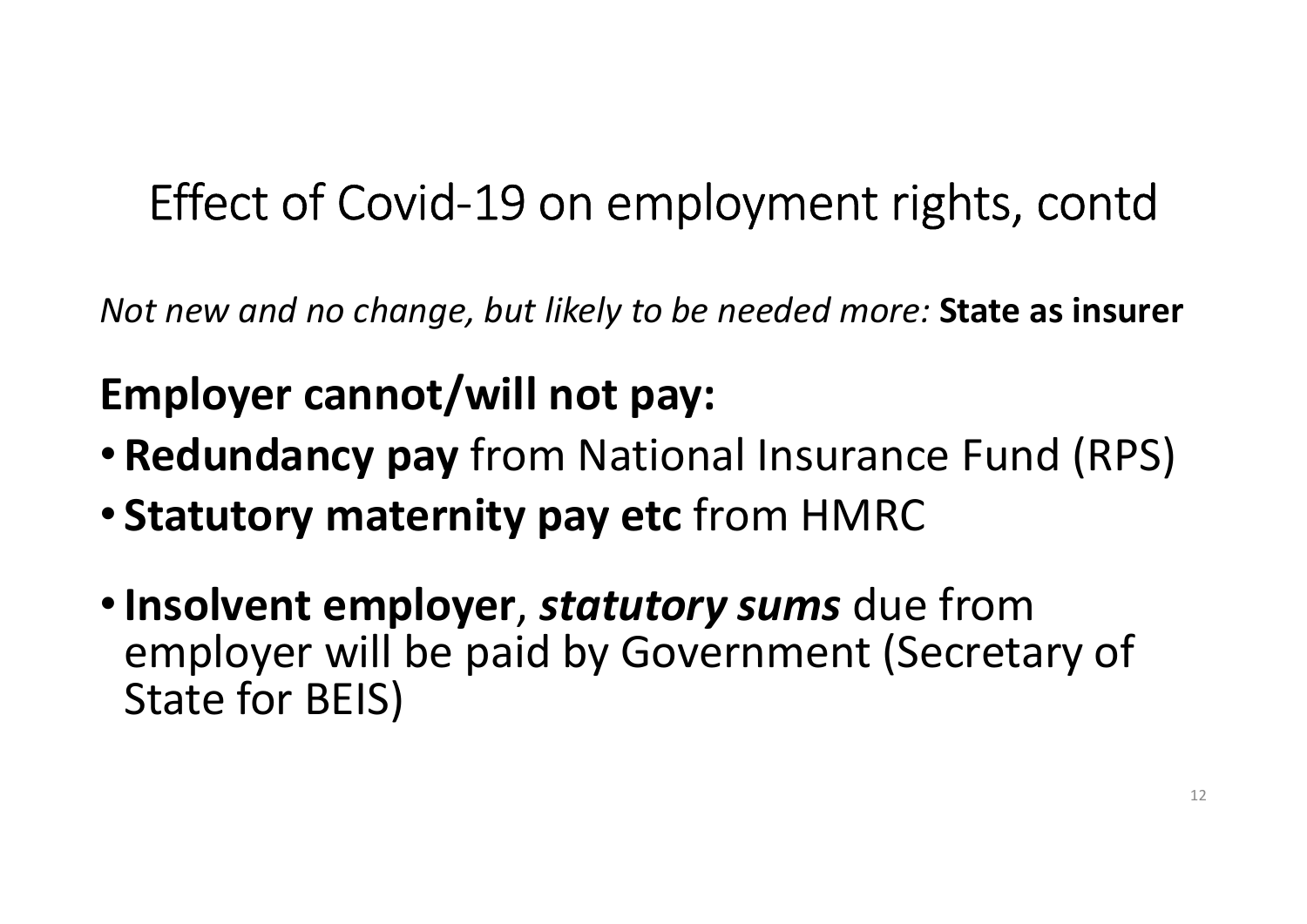## Other relevant law: new criminal offences

### New offences, from 28 September 2020

Most relevant to employment:

- •Defines 'a requirement to self-isolate.' Then:
	-
- Other relevant law: new criminal of<br> **explores:** from 28 September 2020<br>
ost relevant to employment:<br>
refines 'a requirement to self-isolate.' Then:<br> **Reg 8: worker must notify employer;**<br>
Reg 7: must *not allow* the worke Other relevant law: new criminal offence<br> **ew offences,** from 28 September 2020<br>
ost relevant to employment:<br>
Jefines 'a requirement to self-isolate.' Then:<br> **Reg 8: worker must notify employer;**<br>
Reg 7: must **not allow** t anywhere other than home for work purposes
- Fixed penalty notices £1,000; £2,000; £4,000; £10,000 for employee and employer. Or prosecution + fine.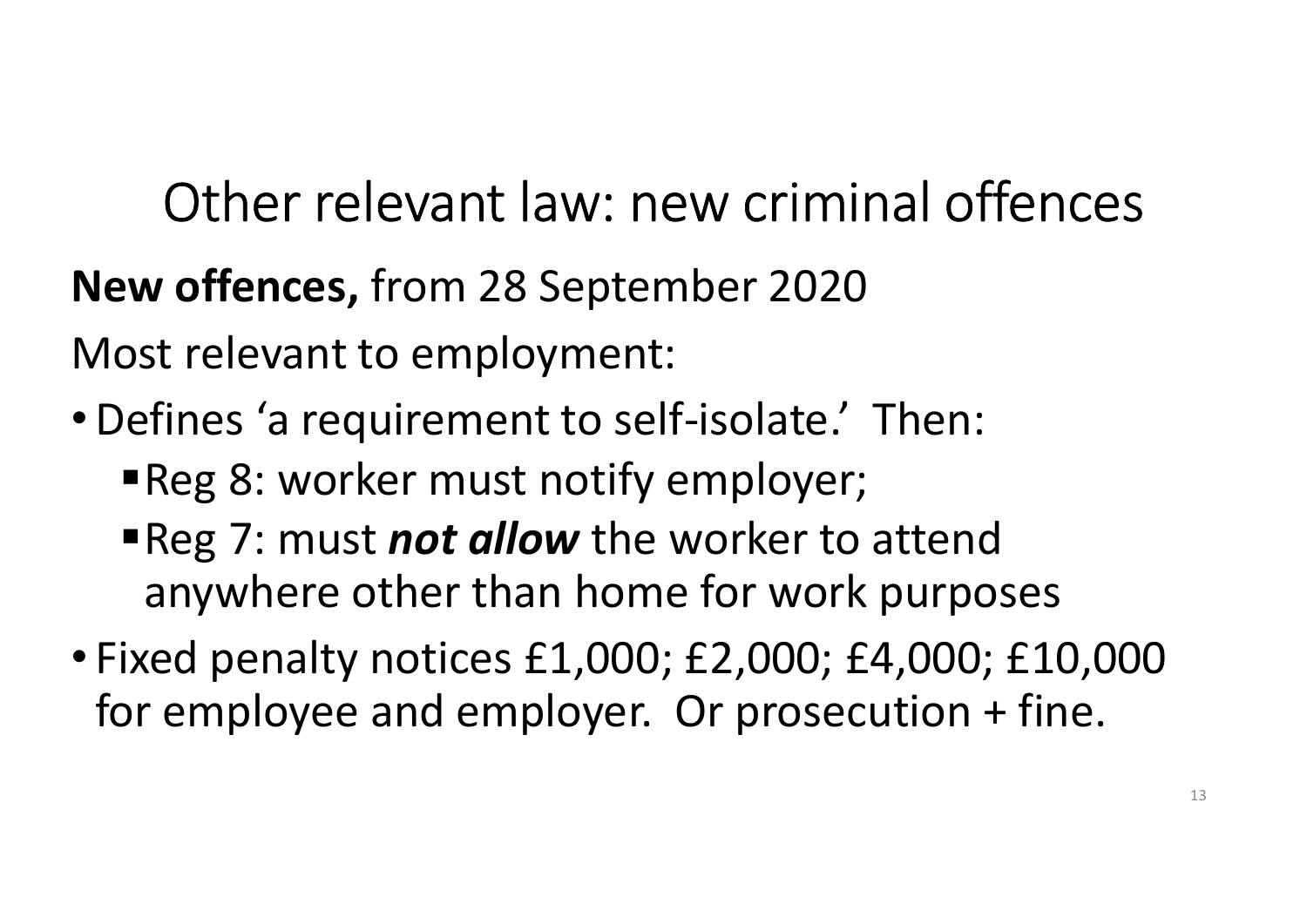## Problems

- Required to work while furloughed, before/after 1 July
- Furloughed: 'only' paid 80%, 2/3 or less or not at all<br>• Furloughed: 'only' paid 80%, 2/3 or less or not at all<br>• Required to return to work when it is not Covid-secure
- Required to return to work when it is not Covid-secure
- Travel to work issues
- Left in limbo, no contact from employer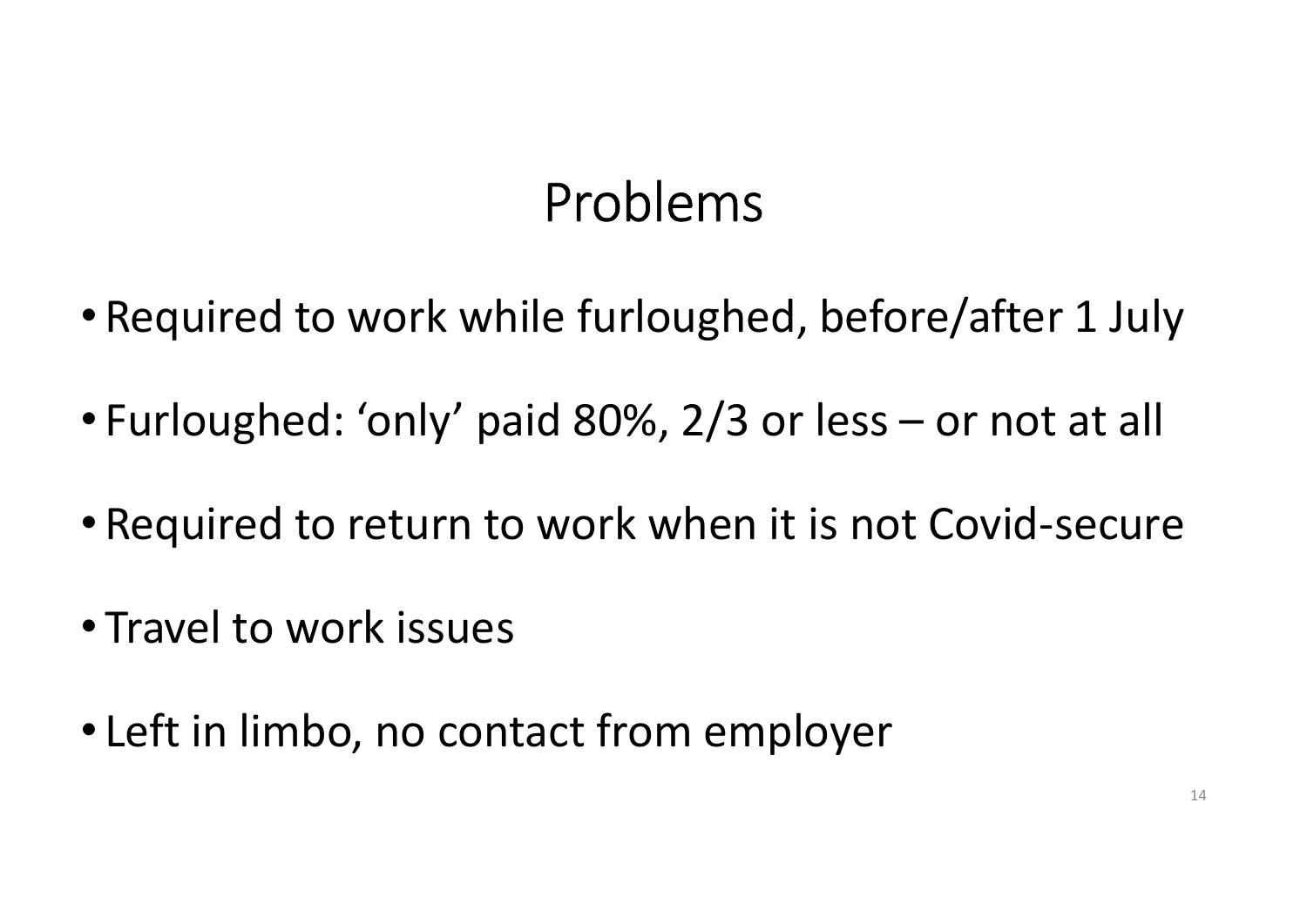## Problems, contd

- Returning from maternity leave
- Childcare: none available
- •Other vulnerable employees
- Zero hours workers, reduced hours, no hours
- •Dismissed/made redundant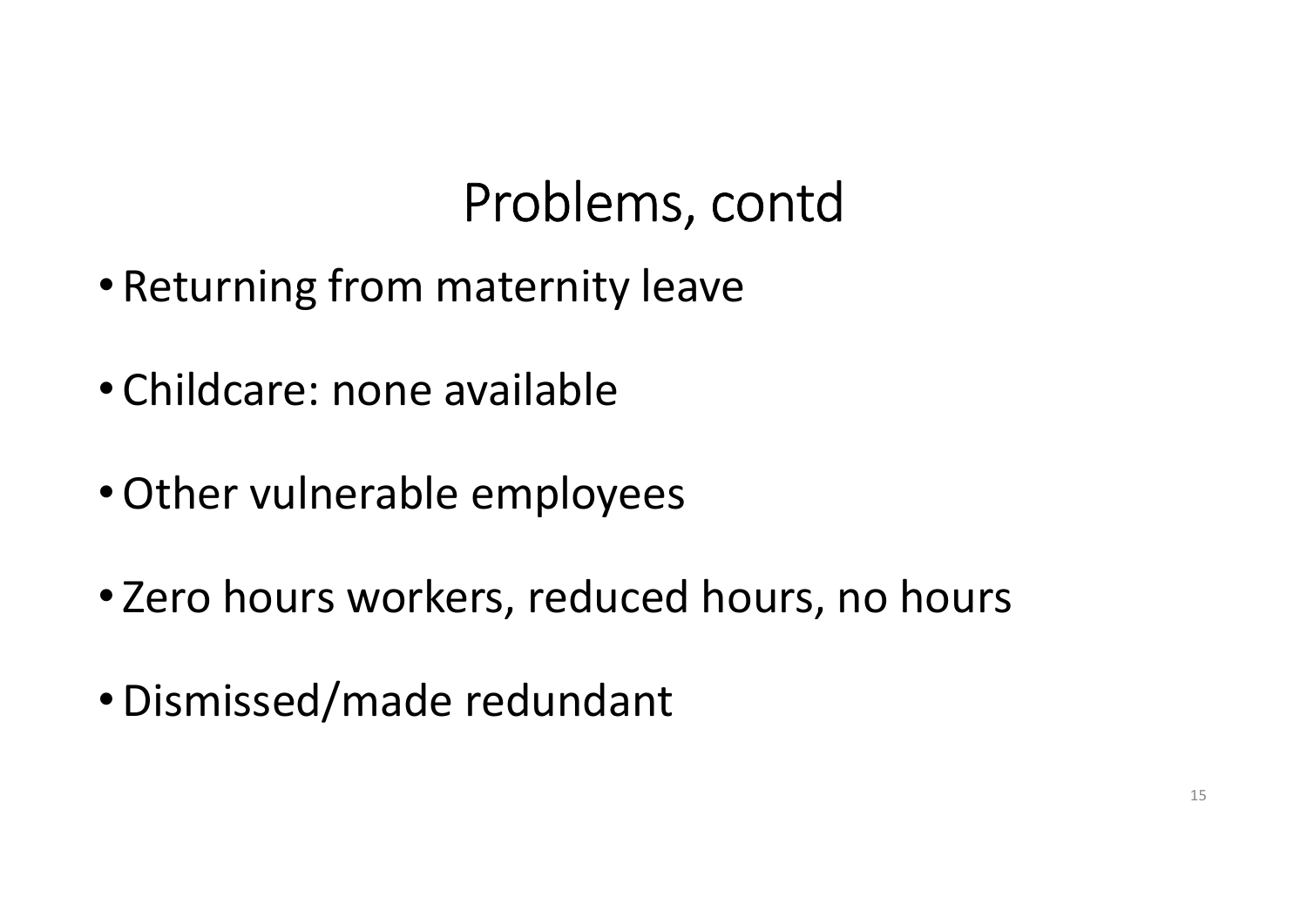# Problems – employer insolvency?<br>byer really 'insolvent'?

- Is employer really 'insolvent'?
	- Companies & partnerships: winding up or administration order, receivership or company voluntary arrangement
	- Individuals: moratorium under a debt relief order, bankruptcy or has died and estate is being administered as insolvent
- If YES, may be able to sue; see also slide 12
- •If NO, more difficult situation…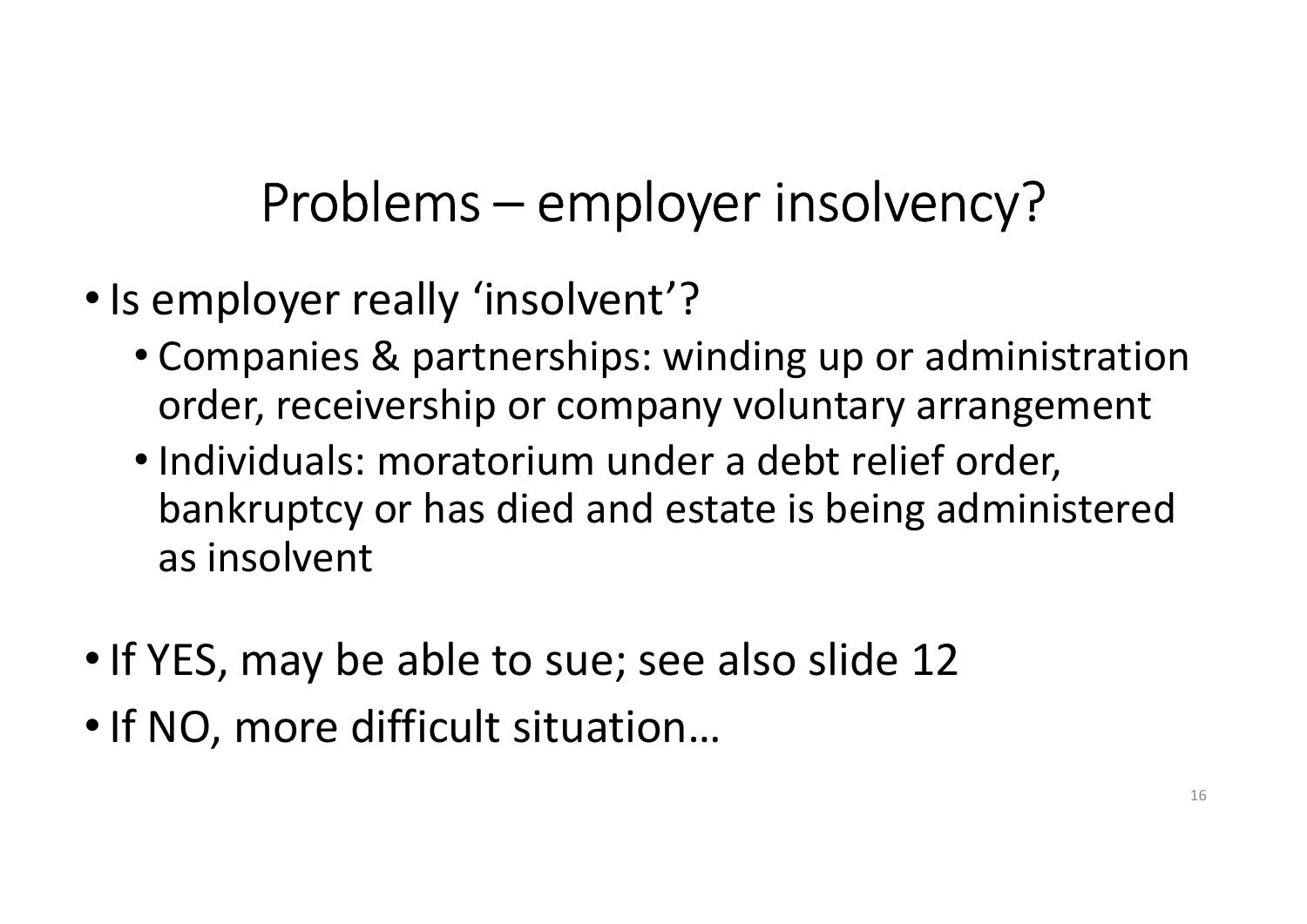## Practical problems

- When work ends
- Must 'mitigate'
- •Obtaining good quality free legal advice
- Establish the proper legal name of (former) employer
- •Negotiating with (former) employer